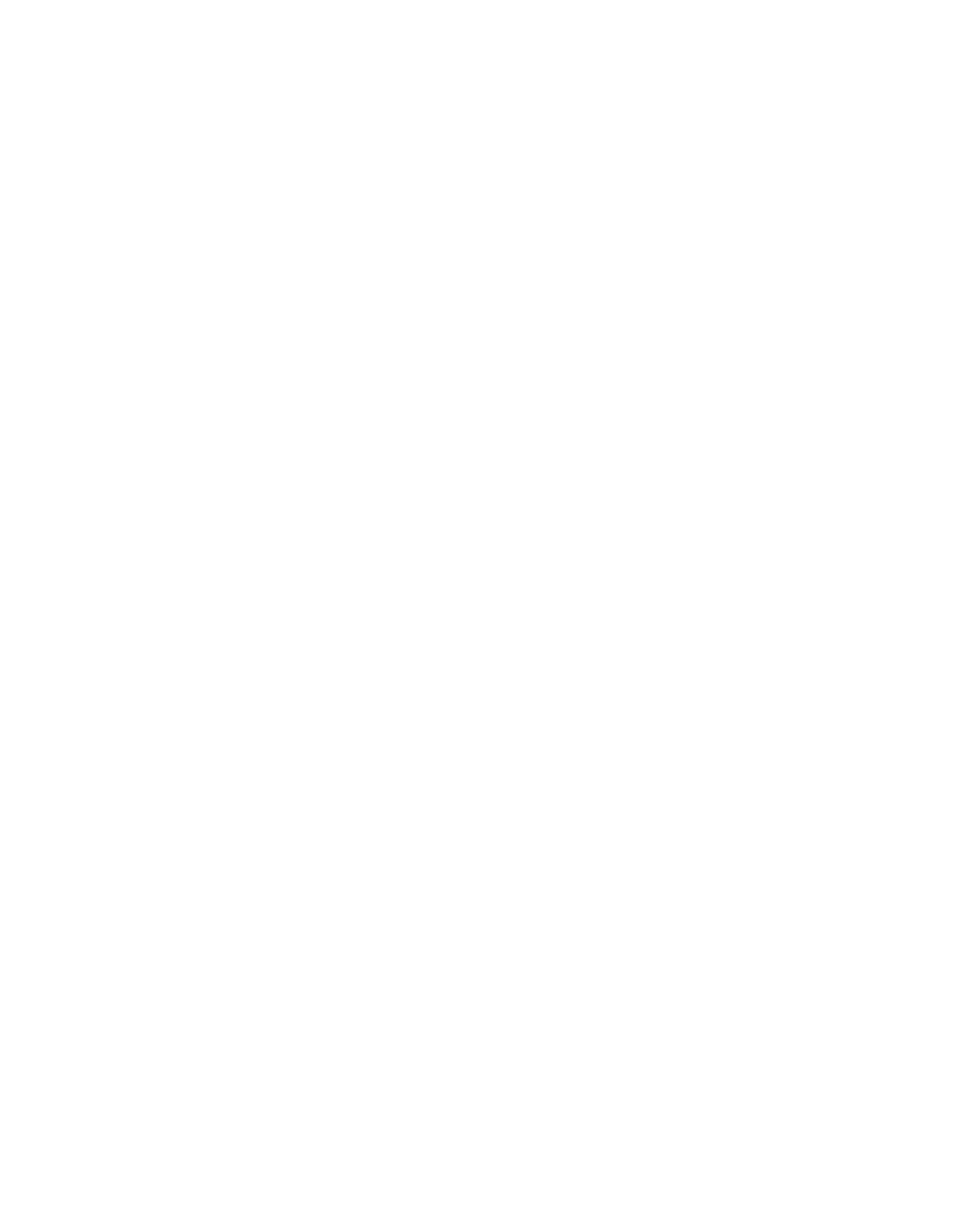### Abstract

The elderly population is growing dramatically throughout the world. Out of this growth comes an increase in the number of encounters between the aged and law enforcement. These encounters occur because of a variety of factors including mental illnesses and addictions. Furthermore, older adults may be victims as evidenced in different forms of abuse such as physical, emotional, or financial abuse. Sadly, some documentation exists that older adults are committing more crimes. Multiple reasons have been postulated for these crimes including poverty, jealousy, and boredom. All of these different situations with the aged have created an increase in the number of encounters between the elderly and law enforcement. Different programs exist that can be used to train law enforcement professionals to identify and help the elderly who are in need of assistance. Regardless of the program used, law enforcement can improve their ability to protect and serve this vulnerable and growing segment of the population. The elderly need the help of law enforcement and this need will continue to increase as the elderly population grows.

*Keywords:* elderly, aging, geriatric, law enforcement, police, victims, criminals, mental illness, addictions, community programs, crisis intervention team training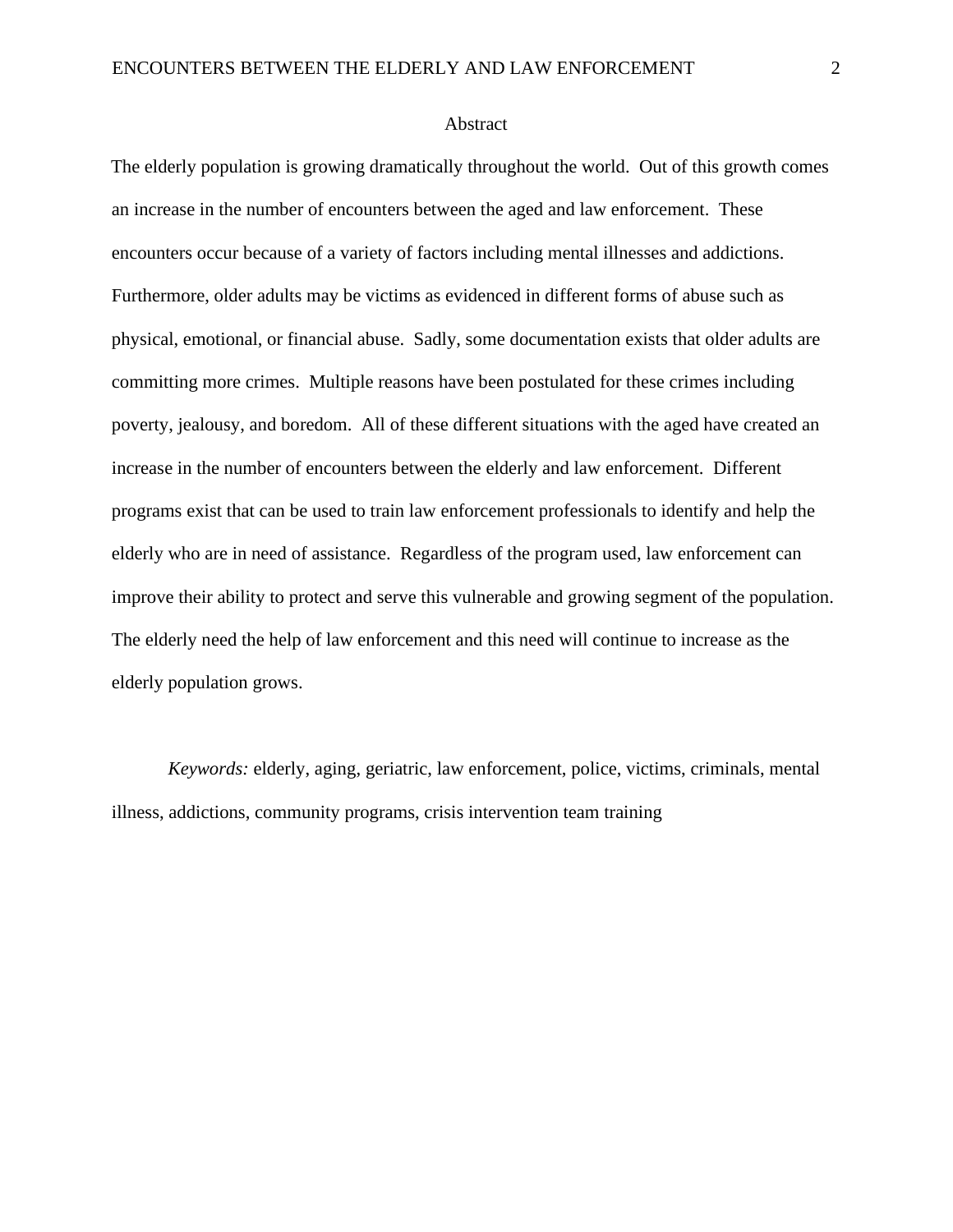Encounters between the Elderly and Law Enforcement:

An Overview of Mental Illness, Addictions, Victims, and Criminals Obvious to many, the aging population is increasing dramatically in numbers and percentages across the world (Kettaneh, 2015; Rutherford, 2012; Shrestha & Heisler, 2011; TRIP, 2018; United Nations, 2012). Professionals estimate that people over 65 years of age will constitute 20% of the population by 2020 and will continue to increase after that (Bourns, 2000; Lavretsky, 2018). With the increases in the aged population, it is prudent to expect an increase in the encounters between the elderly and law enforcement. These encounters will occur in many manifestations. The specific encounters briefly addressed herein include those related to mental illness, addictions, victims, and criminals. To complicate the situation, these manifestations may also have considerable overlap such as the mentally ill person who is the victim of a crime or the opioid-addicted individual who steals to survive. It is important to note that this is a compendium of issues and it is not an exhaustive presentation of all of the possible encounters between the elderly population and law enforcement professionals.

The parameters of the aging population differs from study to study and organization to organization. (Acierno et al., 2010; TRIP 2018; World Health Organization, 2018a). Typically, 65 and older is considered the standard. With the increase in the human lifespan, some researchers specified 75 or 80-years-old as the point of significant aging. The literature related to older persons in jail often considered 50-years-old as the beginning point of the aging population because of the severity and difficulties of life behind bars (please see the article by Hanser and Hu in this special issue on Aging in the *Contemporary Southern Psychologist* for a more detailed discussion of the elderly who are incarcerated). The literature utilized herein primarily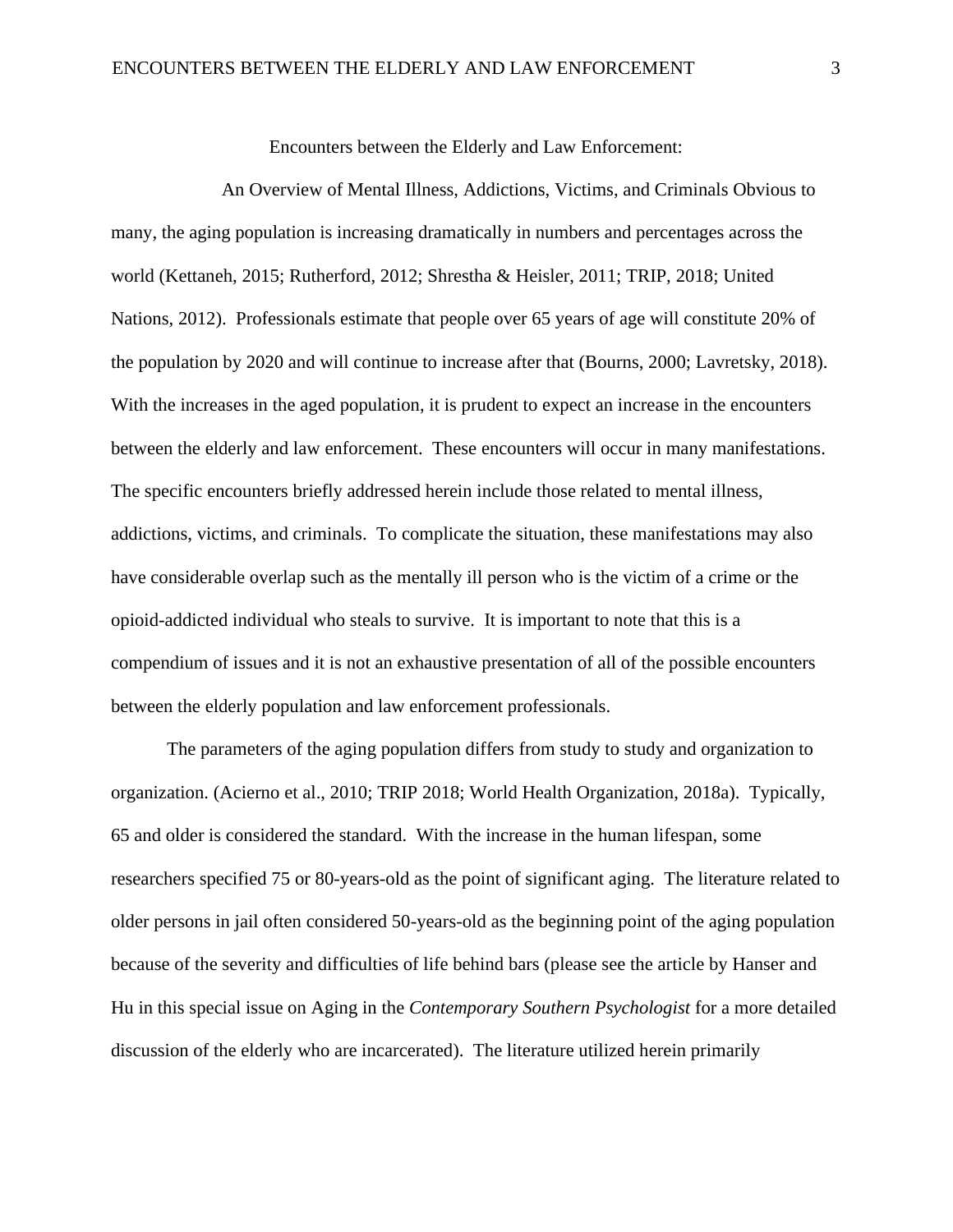documented 65 and older as the age group of interest. A few articles that are mentioned incorporated 60 to 64-year-olds as well and these articles were included because of the depth of helpful information they provided.

## **Mental Illness**

According to the World Health Organization (2018b), there is a worldwide increase in the number of persons suffering from a mental illness. These individuals are often referred to as consumers (Bonner & Johnson, 2013). The estimates suggested that 15% of elderly individuals suffer from a mental illness (World Health Organization, 2017). Despite the increase in consumers, there has been a drastic decrease in affordable services and available mental health beds at hospitals (Bonner & Johnson, 2013; Louisiana POST Council, 2018; Torrey, 1997). As a result, this trifecta of situations provides a forewarning of increased encounters between law enforcement officers and the elderly whether they are consumers, victims, addicts, criminals, or a combination of these (Bonner & Johnson, 2013; Cordner, 2006; Louisiana POST Council, 2018).

The most common mental disorders in the elderly are depression at 7% and dementia at 5% (World Health Organization, 2017). Girgus, Yang, and Ferri (2017) found that gender differences in depression rates continue into old age with women diagnosed with depression more than men. Depression is not a requirement of getting older and should never be considered normal. Unfortunately, depression in the elderly is often ignored by primary care treating professionals. To improve the quality of life of elderly patients, treating professionals should always assess for depression. A proactive program including social supports should be utilized to reduce the occurrence and debilitating effects of depression in the elderly. Law enforcement encounters with elderly individuals who are depressed may be tragic because it may be in the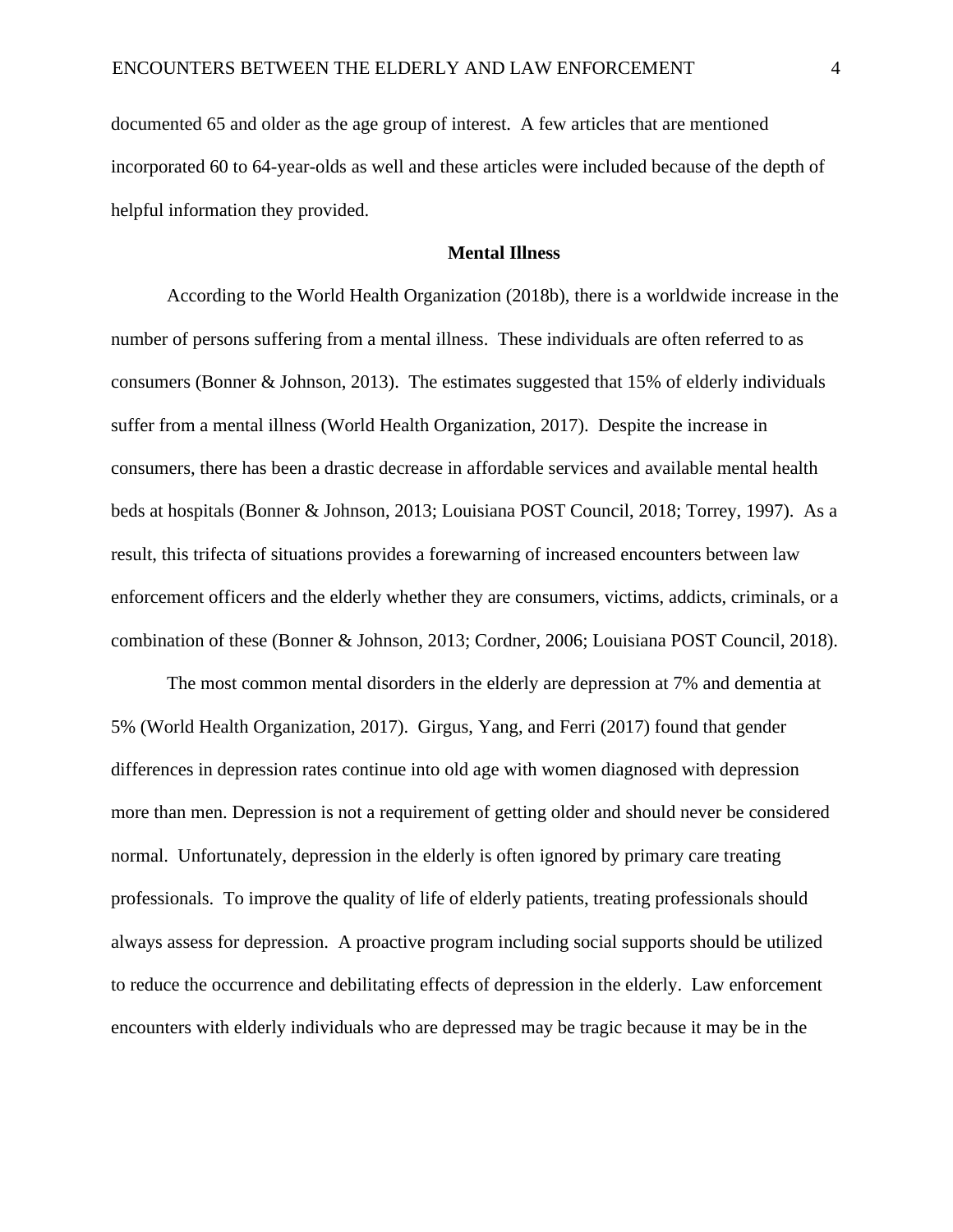form of attempted or completed suicide. Some of the depressed elderly individuals may also resort to suicide by cop.

Dementia occurs in more than one form but the most recognizable may be Alzheimer's dementia. The World Health Organization (2017) estimated that more than 50 million people suffer from some form of dementia and Alzheimer's dementia accounts for approximately 70% of these cases. Alzheimer's dementia involves cognitive impairment which is manifested in problems with memory, thinking, and acting (Alzheimer's Association, 2018). Treatments include medications, environmental manipulations, caregiver training, and support groups. It is common for individuals with Alzheimer's dementia to wander and become lost. At this point, family members may contact the police to help find their loved one or the police may find the person wandering and try to assist in getting them home. In these cases, the goal of law enforcement involvement is to help the individual get home before a tragedy occurs.

In the aged, anxiety disorders occur nearly as often as dementia at a rate of almost 4% (World Health Organization, 2017). However, anxiety disorders do not get the attention that Alzheimer's dementia garners. Not surprisingly, anxiety was found to impact memory in older adults (Herrer, Montorio, & Cabrera, 2017). These authors also found older adults with anxiety remembered more events with negative associations than with positive associations. As with other disorders, anxiety in the elderly should be actively screened and treated. Disorders and disabilities should not be accepted without treatment just because someone is over 60-years-old. Typically, law enforcement officers are not called for help for someone with an anxiety disorder only. But, when an anxiety disorder is present with another disorder such as depression, the possibility of an encounter with law enforcement increases.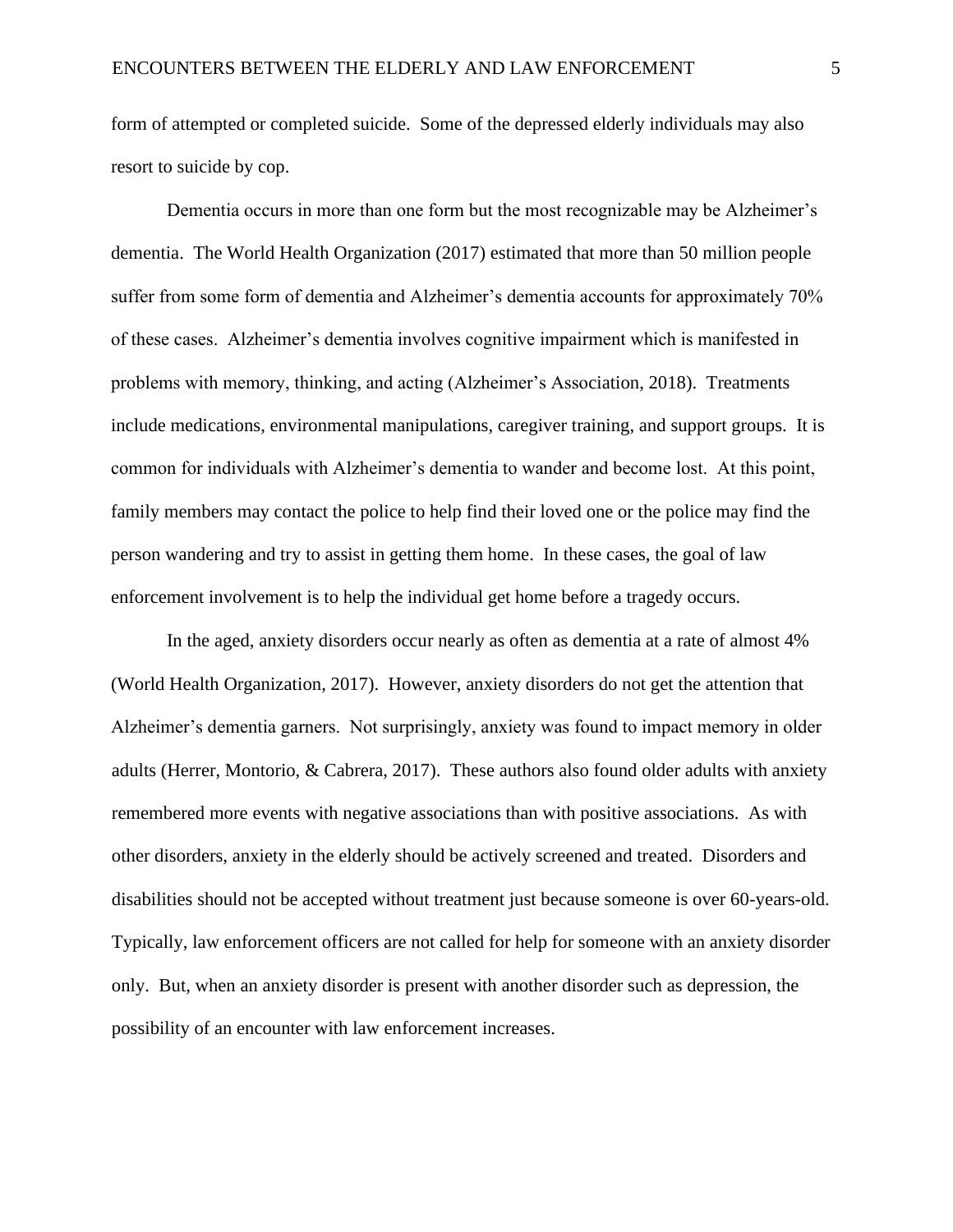Psychotic disorders including schizophrenia and delusional disorders involve distorted thinking and loss of contact with reality. Most schizophrenic patients are younger in part because individuals with this disorder do not tend to have a long life. In elderly patients, diagnosing and treating these disorders can be particularly problematic because of interrelated and compounding issues of a neurological, biological, and psychosocial nature (Mendez, von Gunten, & Antunes, 2015). One researcher succinctly stated, "Still too often, older patients with schizophrenia are seen as lost cases, although they should deserve our respect for having survived into old age with an illness as severe and disruptive as schizophrenia." (Meesters, 2017, pp. 511). Crisis Intervention Team (CIT) police officers routinely answer calls for service that involve someone with schizophrenia. In keeping with the low prevalence rates, only approximately  $5 - 10\%$  of these calls involve an elderly individual (M. Fendall, personal communication, October 18, 2018). However, these calls still have the potential for danger for the elderly individual and the police.

Early diagnosis is important with any disorder including mental disorders (Alzheimer's Association, 2017; Mendez, von Gunten, & Antunes, 2015; World Health Organization, 2017). Education about the disorder is critical for the individual with the diagnosis, family members, and/or other caregivers. The World Health Organization identified several disorders as needing improvements in programming including depression, psychoses, dementia, and substance use disorders. Improvements in these areas can produce benefits for the elderly and may help reduce their negative encounters with law enforcement.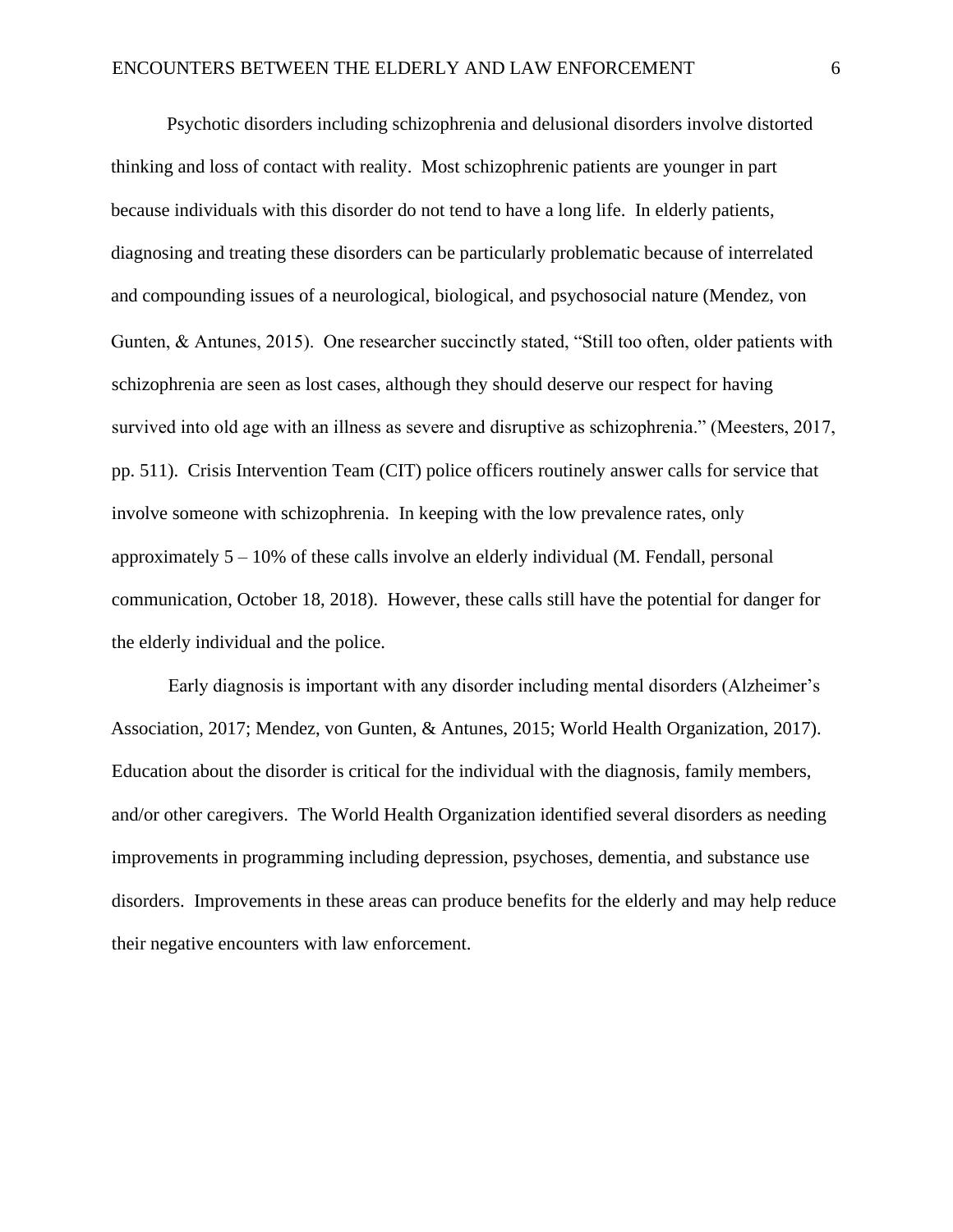## **Addictions**

The World Health Organization (2017) cited 1% of the worldwide elderly population suffer from some form of substance abuse. Importantly, they also stated that the misuse of substances in the elderly is often ignored or incorrectly diagnosed. This cited percentage appears relatively miniscule. However, when considering the size of the elderly population, this percentage equates to millions and millions of individuals who need help.

The National Survey on Drug Use and Health provides a plethora of information including some age-related characteristics (SAMHSA, 2017). The data are divided into lifetime use, past year use, and past month use. And, the detailed age characteristics include ages 60 to 64 and 65 and above. Many researchers utilize this data as they investigate specific areas of drug use. The most recent survey provided information through the year 2017.

According to this national survey (SAMHSA, 2017), the most commonly used drug by individuals 60 and older was alcohol. Over 60% of those surveyed admitted consuming alcohol during the past year. More importantly, almost 20% of 60 to 64-year-olds and over 11% of individuals aged 65 and older admitted to binge drinking during the past month. Furthermore, almost 5% of 60 to 64-year-olds and almost 3% of individuals 65 and older admitted to heavy drinking in the past month. Binge drinking was defined as five drinks for males and 4 drinks for females. Heavy drinking was defined as binge drinking more than five days in the past month. All of the percentages were higher for the 60 to 64 age group than the 65 and older age group. Alcohol consumption by itself is not illegal for these age groups. It is acceptable in most jurisdictions in the U.S. once a person has reached the legal age of consumption which is usually age 21. Often when people think about alcohol abuse, they think of young adults or possibly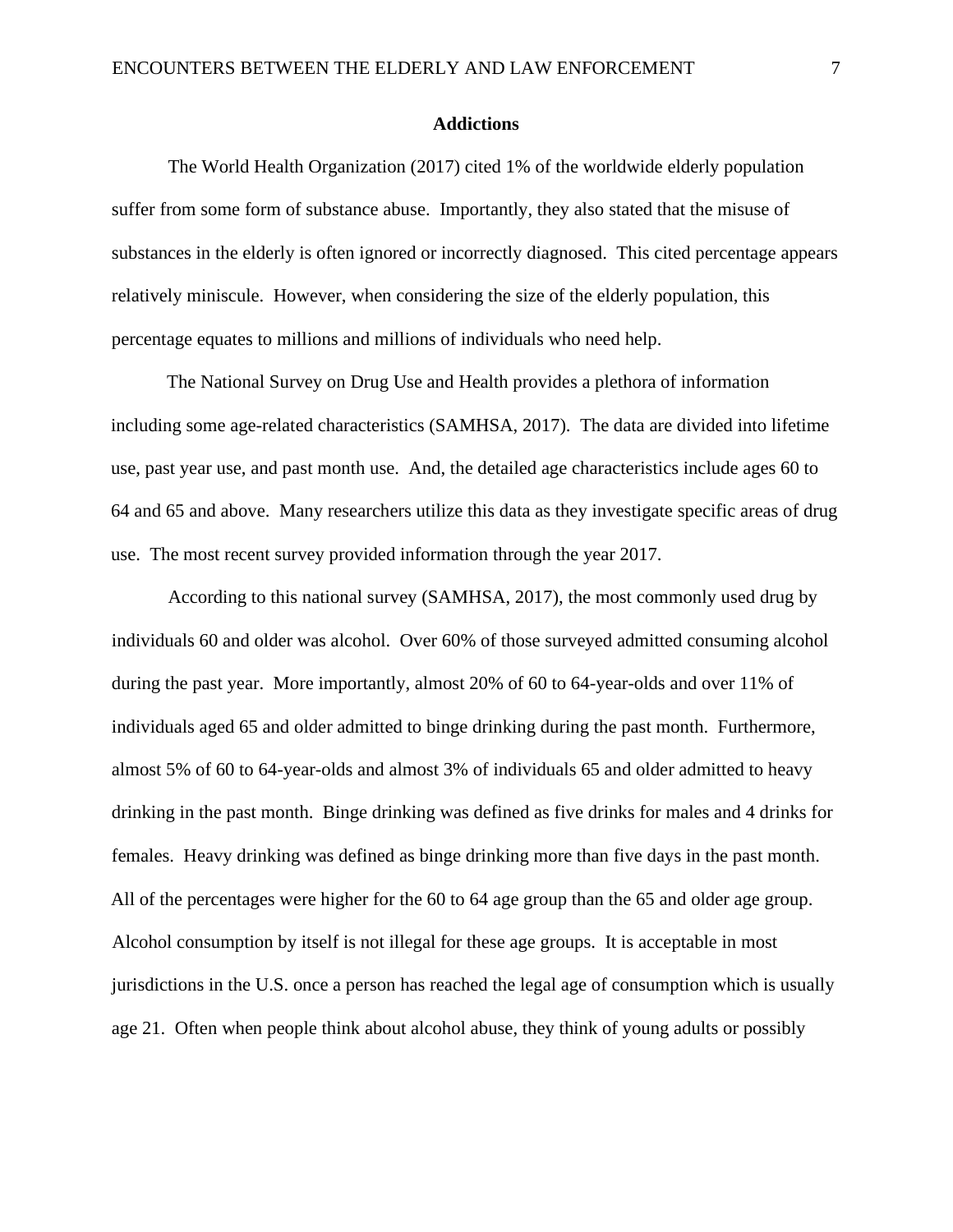middle-aged men. In 2015, Kettaneh warned that alcohol abuse is not a disorder reserved for the young. Older adults suffer from alcoholism as well. They also have unique problems and complications as a result of the aging process combined with alcoholism including hypertension, falls, and dementia. Kettaneh made a strong case for counselors to become educated and proficient in treating alcohol abuse within the elderly population.

Reinforcing the concern of elderly alcoholism, Dombrowski, Norrel, and Holroyd (2016) documented alcohol abuse as the primary substance misused by elderly psychiatric patients. During a 10-year-period, they found approximately 12% of elderly psychiatric patients abused a substance with almost 75% of them abusing alcohol. From this elderly patient total, they found 11% addicted to sedative hypnotics, almost 3% addicted to opioids, and approximately 1% addicted to cannabis or tobacco. Almost 40% involved an unspecified addiction.

The progressive legalization of marijuana, i.e. cannabis, may have had an impact on older adults as well as younger adults. In 2017, an article was published which analyzed the demographic trends of cannabis users from 2006 through 2013 (Han et al., 2017). The authors found a significant increase in cannabis usage with persons aged 65 and older. From 2006 to 2013, the cannabis usage increased 250%. This significant increase should forewarn professionals to become knowledgeable and competent to treat cannabis addictions in the elderly. This increase is also particularly problematic for law enforcement because of the contradictions in laws between some states and the federal government.

A recent study documented the types of substances that were consumed by the elderly who had been referred for addiction treatment (Saberi, FaniSaben, Mousavinasab, Zarghami, &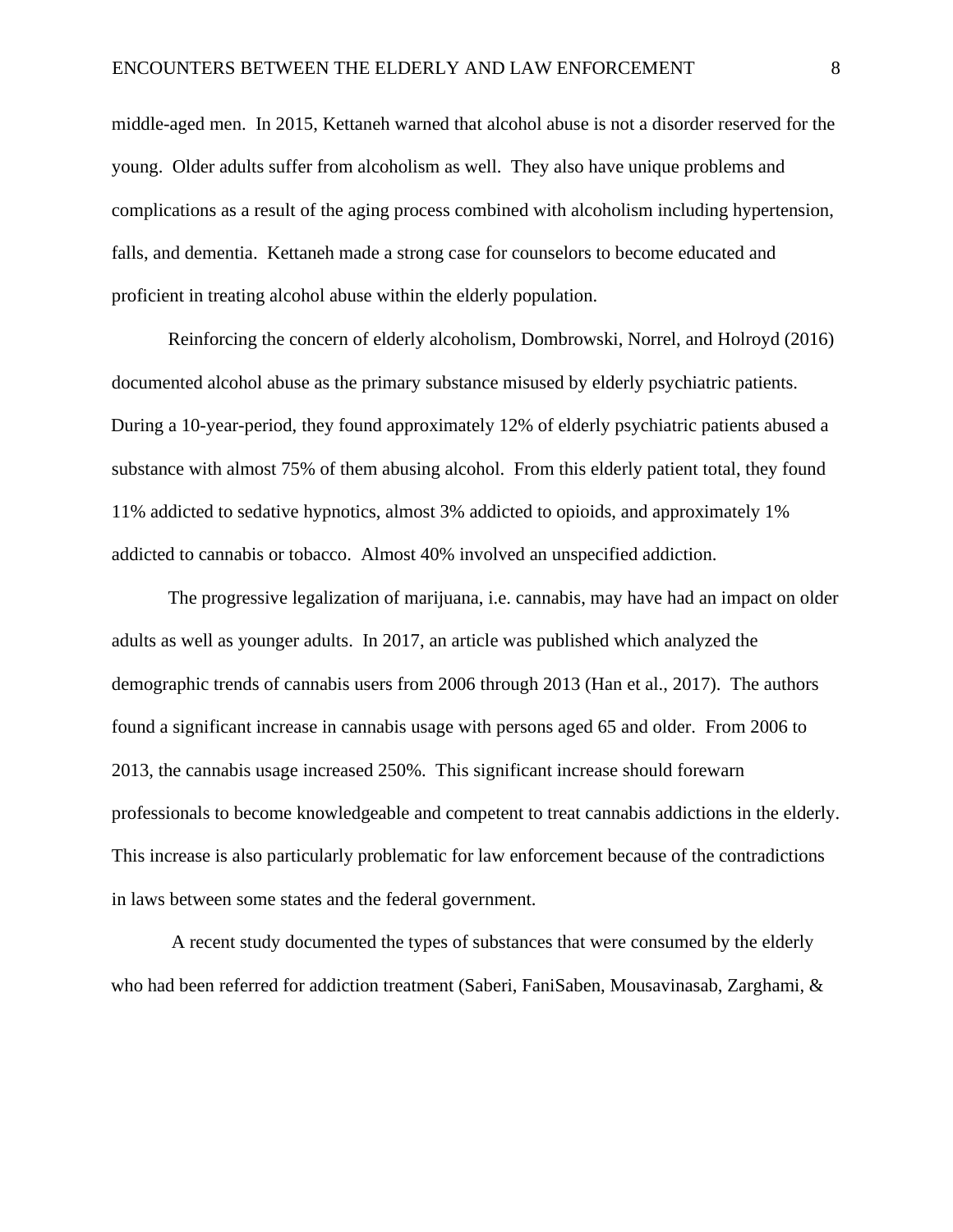Taraghi, 2018). All of the participants who had been referred for addiction treatment had abused opioids. Of these people, 65% admitted to using tobacco products and 31% drank alcohol. Almost 27% of them admitted to using some form of sedative.

The opioid epidemic is abundant within younger age groups but the elderly are not immune. Psychiatrists Suryadevara, Holbert, and Averbuch (2018) bemoaned the drastic increase in opioid prescriptions, abuse, and overdoses within the aging population. However, they did not recommend for physicians to quit prescribing opioids to elderly patients entirely. Instead, they stated the following: "We advocate strongly for vigilance in oversight, monitoring closely for warning signs of misuse, and thorough documentation." (pp. 16). They emphasized that 80% of elderly long-term care patients have significant pain. They clearly stated there are appropriate situations to prescribe opioids for pain management, especially in end of life (hospice) care.

Research and review articles have not focused on the use of tobacco products recently as much as they did in the past. However, SAMHSA continues to include the use of tobacco products in the National Survey (SAMHSA, 2017). Tobacco products include cigarettes, cigars, and snuff. Between 66 to 71% of elderly respondents admitted to tobacco use at some point in their lives. Of particular interest is the past year and past month usage of tobacco products in the elderly. The survey documented a past year usage of  $14 - 22\%$  and a past month usage of  $12 -$ 20%. As with other substances, tobacco can complicate health conditions especially in the elderly. Tobacco cessation should be a consideration even in the geriatric population. The elderly are unlikely to encounter the police because of the use of tobacco. However, it is informative that some elderly individuals continue to use tobacco products. Often CIT officers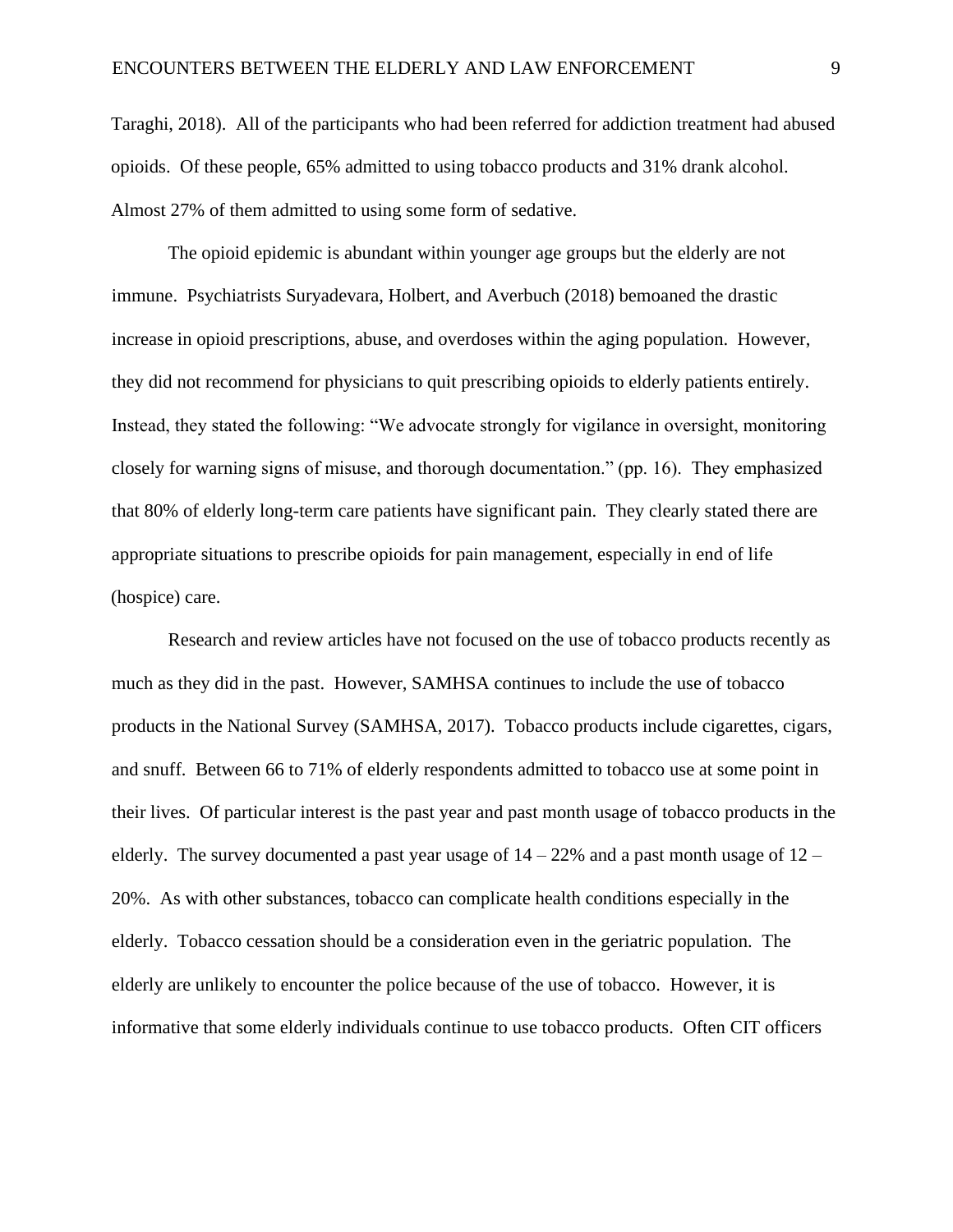will utilize cigarettes as a bargaining tool. With this confirmation that some older adults continue to use tobacco, CIT officers can continue to use these products as they attempt to deescalate crisis situations.

Addictions in the elderly are not limited to drug substances only. Gambling is another addiction of concern (eSauvaget et al., 2015). The prevalence estimates of a gambling disorder in the elderly ranges to a high of almost 11%. The elderly primarily choose casinos and bingo for their gambling activities. As of 2015, online gambling had not been identified or researched within the elderly population. But, eSauvaget et al. (2015) did identify an 83-year-old individual with an online gambling disorder who began his online gambling habits when he was 80 yearsold. The authors proposed that this is not an anomaly. They postulated that online gambling is an under-reported and under-investigated phenomena. The common physical problems inherent with aging such as mobility difficulties make online gambling an easy option for older adults. Many people over 60 may choose to gamble online because of these physical problems, loneliness, and isolation. Sadly, engaging in online gambling will only exacerbate problems of isolation and depression. The authors encouraged research and development of agespecific treatments for online gambling addictions in the elderly.

 Interestingly, circadian rhythms may provide a key to addiction treatments in the young and the aged (Gulick & Gamsby, 2018). The human bio-clock has provided another avenue for addiction treatment as it now appears to influence the reward systems of drugs. Research is proving beneficial in this area.

However, the largest gap in knowledge is in our understanding of how age mediates the interactions of the circadian and reward systems. Melatonin levels, chronotype, and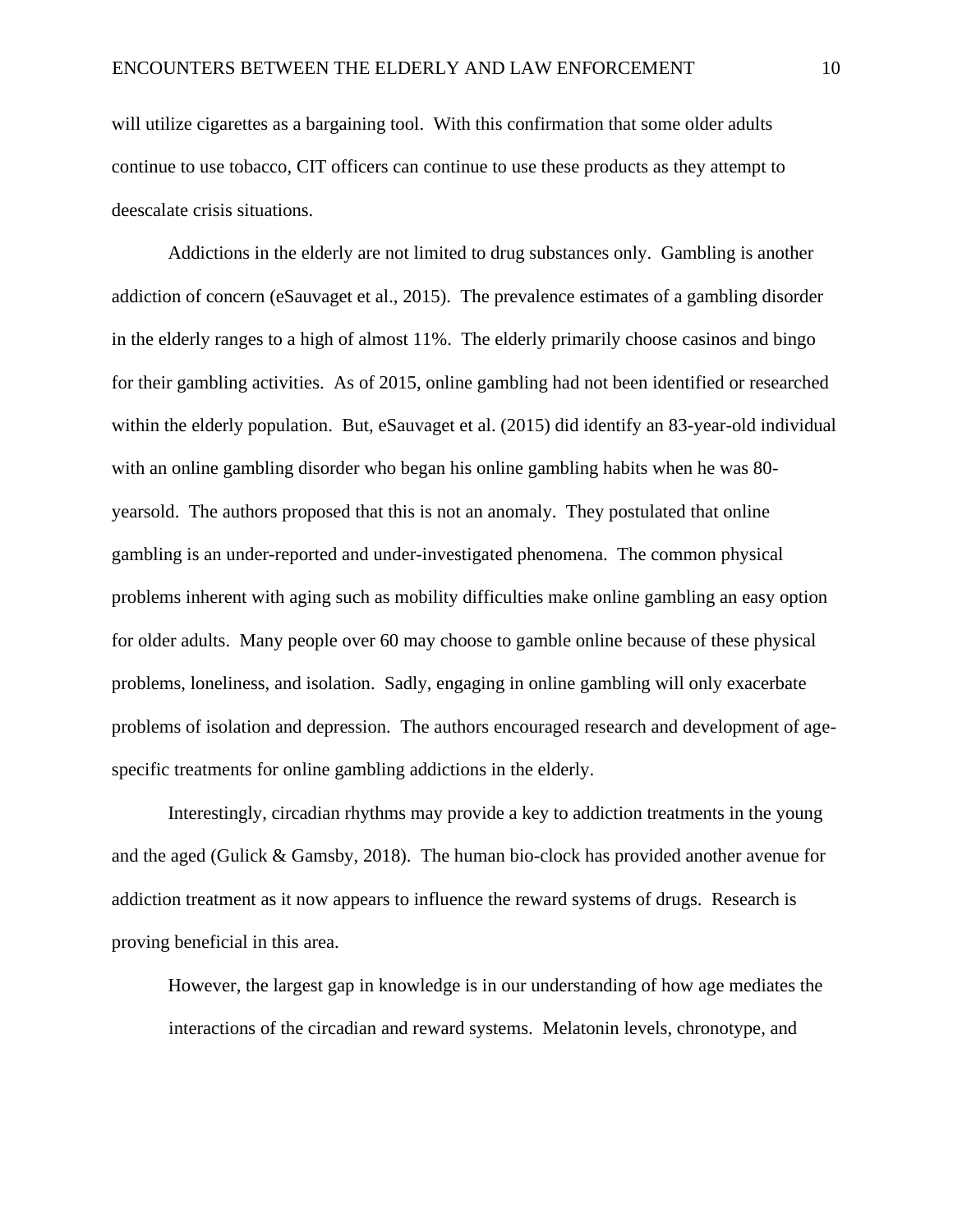addiction patterns all vary with age, but almost all work has been done in young adults, and in adult animal model systems. More recently, research has begun to examine the importance of the adolescent night owl chronotype in addiction, but more studies are needed, and almost no work has been done in elderly adults or comparable model systems (Gulick & Gamsby, 2018, pp. 137)

This information reinforces the need for more research and evidence-based treatment for addictions within the elderly population.

In the sample of 17,000 elderly persons identified by Ghossoub and Khoury (2018), slightly over 2% had a substance use disorder as compared to the approximately 12% who had a psychiatric disorder. This percentage regarding substance abuse is double the World Health Organization's (2017) estimations. Within this 17,000 person sample, almost 11% had received mental health treatment in the past year but only 0.1% had received alcohol abuse treatment. The previously mentioned National Survey contained similar results but they identified that approximately 2% of elderly individuals had received some form of substance abuse treatment during the past year (SAMHSA, 2017). This lack of substance abuse treatment for the elderly is troubling. This overall situation of addictions makes some elderly individuals more vulnerable to negative encounters with law enforcement.

#### **Victims**

The elderly can be particularly attractive targets for criminals. They are a vulnerable population who may not have the knowledge, cognitive abilities, or physical strength to avoid becoming a victim of crime. In a cursory review of FBI databases, the most frequent articles associated with law enforcement and the elderly focused on fraud. Many types of fraud exist including home improvement scams and identity theft. Acierno et al. (2010) found over 5% of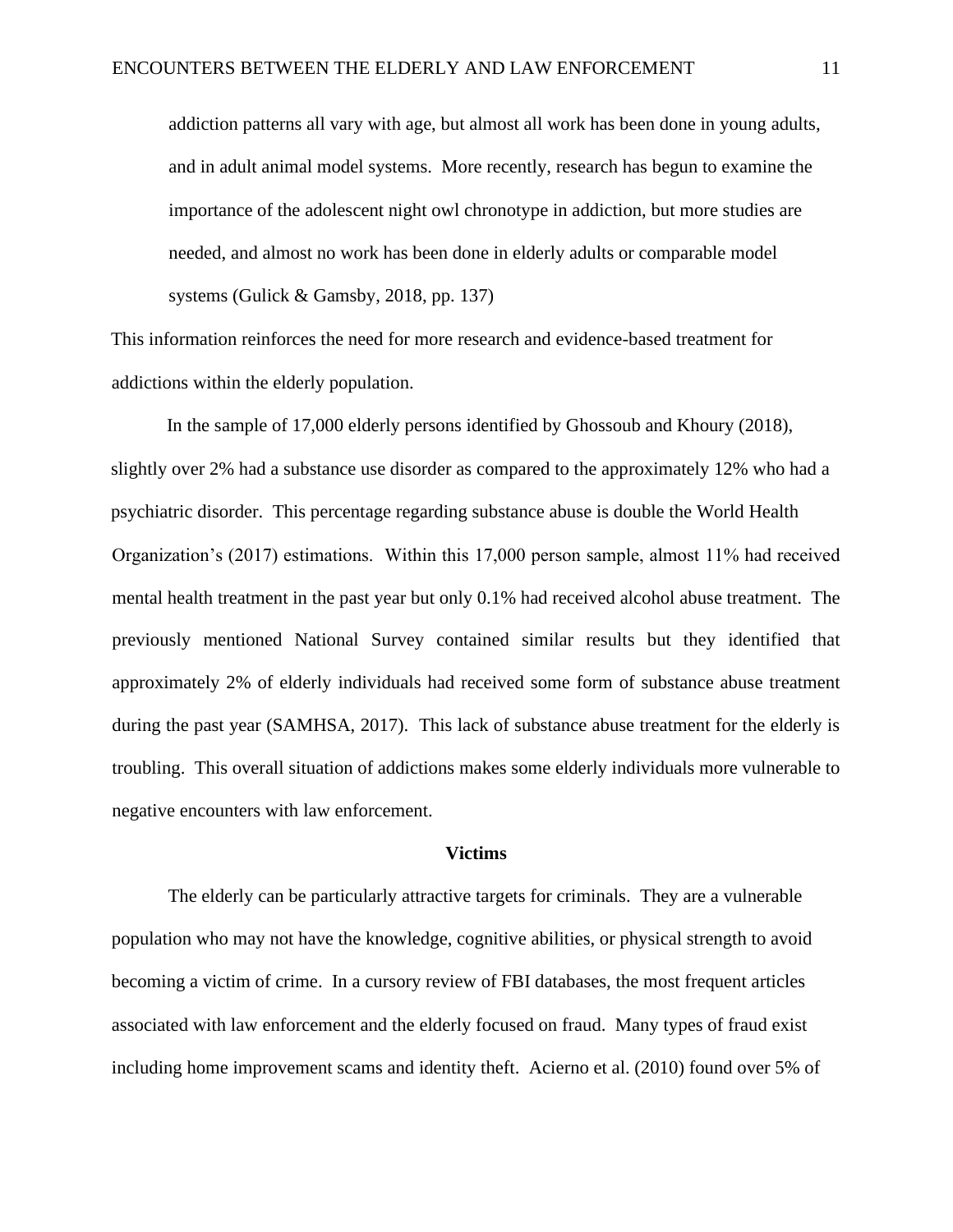elderly respondents admitted being the victim of financial fraud committed by family members. According to the 2017 revised bulletin on identify theft, the number of elderly victims increased from 5% to almost 6% between 2012 and 2014 (Harrell, 2017). They were the only age group to have a significant increase during this timeframe. The vast majority of these cases involved the misuse of existing credit cards and bank accounts. Unfortunately, most of these cases are never reported to the police.

Elder abuse is a crime. The American Association of Retired Persons (AARP) has warned about elder abuse estimating 10% of older adults have been a victim (Schmitt, 2017). They especially warned about abuse from hired caregivers. In 2010, the National Elder Mistreatment Study was conducted in the U.S. (Acierno et al., 2010). The authors emphasized the prevalence of many forms of elder abuse including physical, financial, and sexual abuse. Their results documented the following: almost 5% experienced emotional abuse, slightly under 2% reported physical abuse, and less than 1% claimed they were sexually abused. Greater than all of these was the percentage of elderly individuals who reported being neglected during the previous year, which was over 5%.

The National Center on Elder Abuse (NCEA, 2018) is a government supported resource through the U.S. Administration on Aging. The NCEA (2018) also cited that 10% of senior citizens were the victim of elder abuse. Based on census data, this percentage equates to over 4 million elderly adults who are victims. Even more disturbing, Acierno et al. (2010) found that 50% of elderly persons with dementia would be the victim of some form of abuse. The NCEA (2018) was clear in stating that elder abuse is underreported. This is reinforced previously by the World Health Organization (2017) who estimated that almost 16% of elderly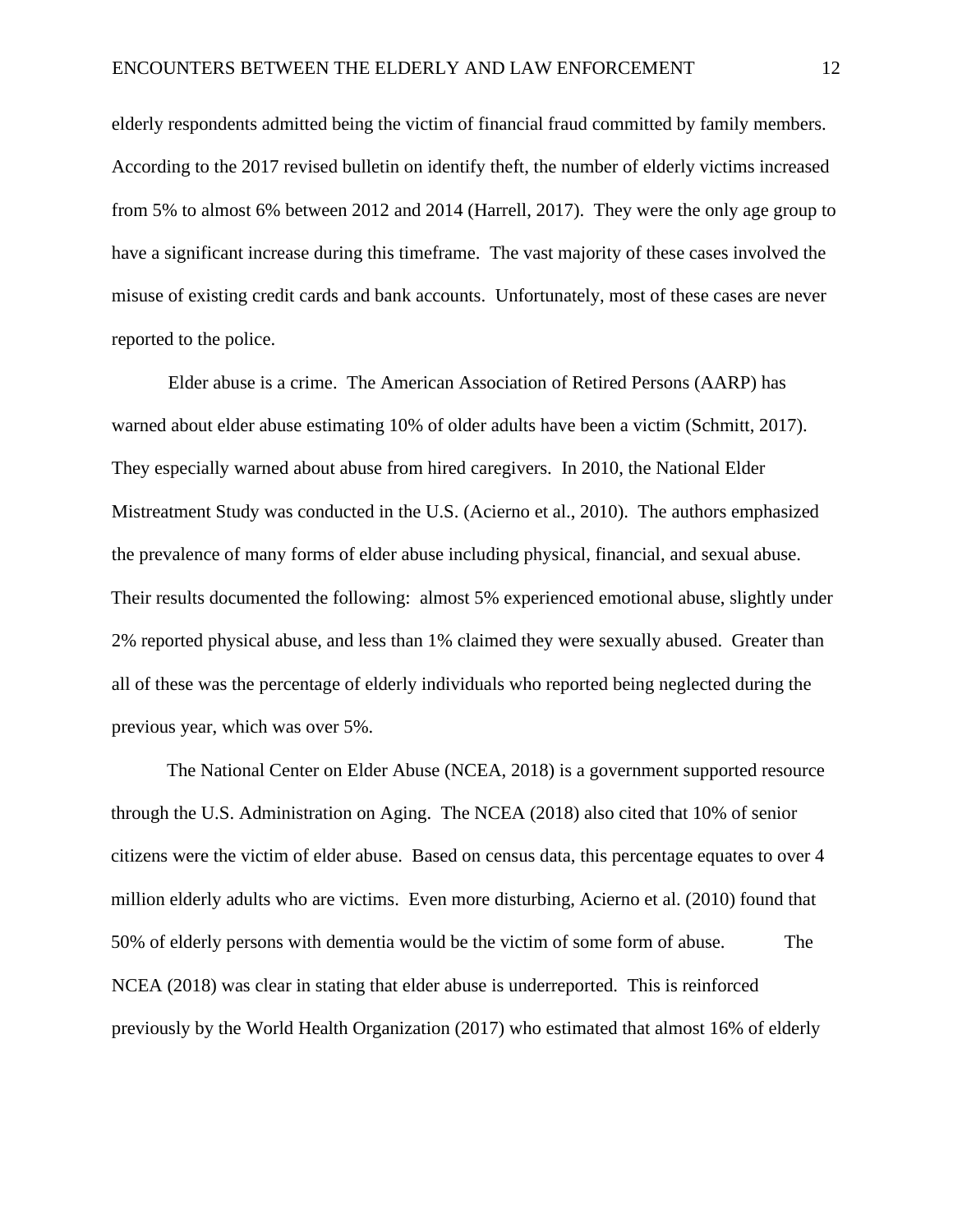individuals suffer some form of elder abuse. They also believed that this percentage is an underestimation. The World Health Organization (2018a) stated that elder abuse occurs more in residential facilities than in other environments. And, they do anticipate increases in elder abuse throughout the world as the elder population increases.

The website for the NCEA (2018) provides many resources and fact sheets to help prevent elder abuse or to assist if abuse has occurred. Their resources address a variety of areas including crime, neglect, disabilities, and domestic violence. The World Health Organization (2018a) also promotes training for providers of elderly services, respite for family caregivers, and public and professional awareness campaigns. Adult Protective Services are available in most states. And, law enforcement agencies usually have divisions or officers specifically designated to work with elderly citizens.

The elderly may also be victims in motor vehicle accidents, even if they are the ones driving. The number of people who are over 65 and driving in the U.S. increased by almost 40% from 2006 to 2016 (TRIP, 2018). The largest increases in drivers over 65 were found in Louisiana at 44%, Arkansas at 28%, and South Carolina at 28%. According to the most recent statistics, there have been increases of elderly drivers of 20% or more in 19 states. With more drivers, there are more accidents. The elderly are especially vulnerable in car crashes due to poorer overall health and fragility. The geriatric driving population has the tendency to travel at off-peak times. But, with increased traffic congestion, the times that are available for them to drive become less and less. Unfortunately, elderly men and women tend to live beyond their driving abilities by 7 to 10 years. Transportation mobility makes a tremendous impact on the elderly population's quality of life. Once they cannot drive, their interactions with others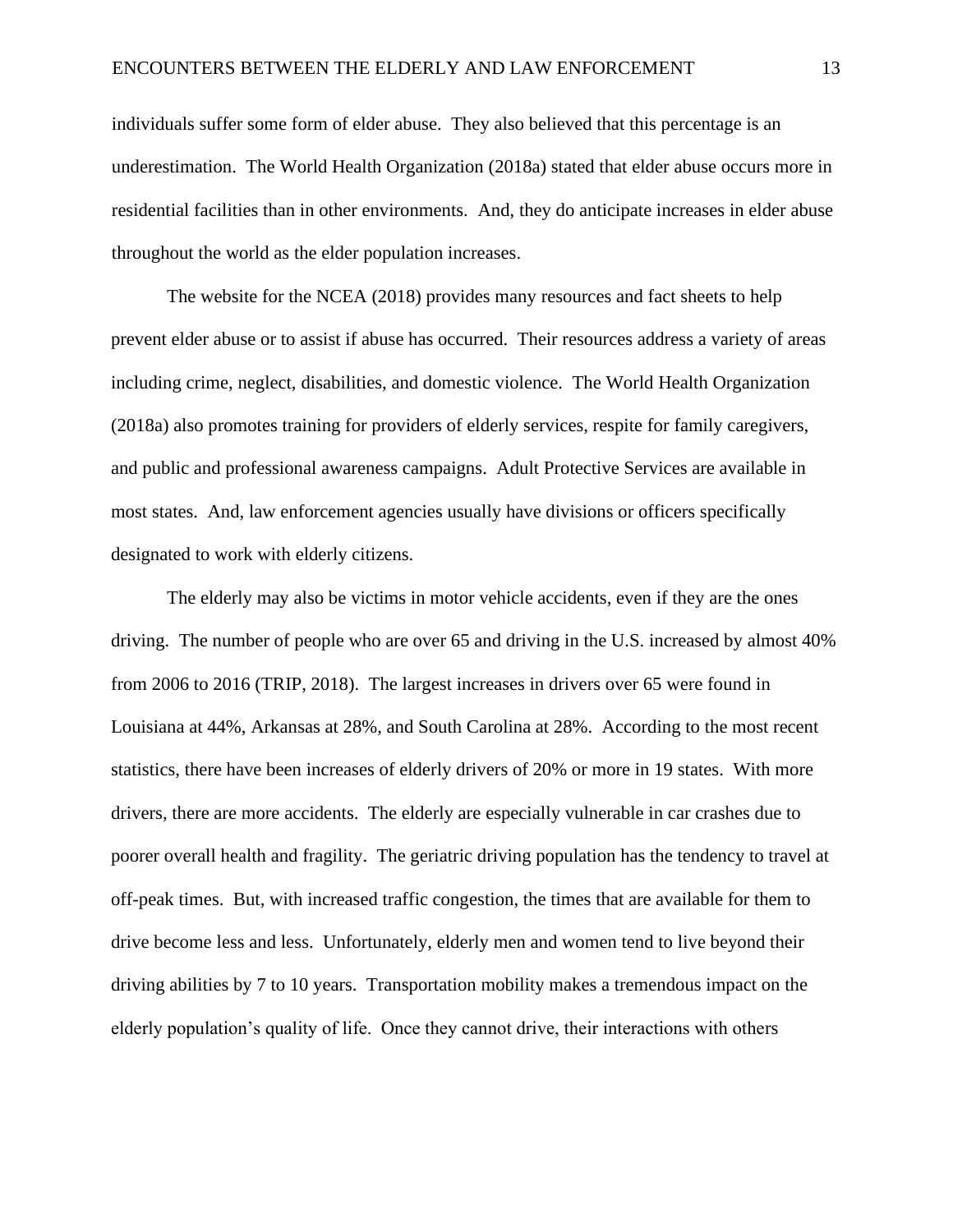decreases greatly. According to TRIP, there are ways to improve safety for geriatric drivers. Vehicle technology such as blind spot warnings helps the elderly avoid accidents. Roads that are in good repair with adequate markings and sufficient lighting are important. And, some states have found better results when elderly drivers are required to renew their driver's licenses inperson. Many of these individuals will self-select to no longer seek a license and will stop driving of their own volition. Law enforcement may help the families of older adults by referring the elderly individual to the Department of Motor Vehicles if driving ability is of concern.

## **Criminals**

While the elderly are more often viewed as victims, they may also commit criminal actions. Speiser (2015) wrote a business article entitled "The World's Elderly are on a Crime Spree". One specific major heist of jewelry and money involved nine thieves ages 43 through 76. Speiser promulgated that the aged respected the law in the past but now they demonstrate a growing disregard. He stated that the commission of crimes is on the increase among older individuals in the U.S. and throughout the world. South Korea experienced a 40% increase in violent crimes committed by senior citizens between 2011 and 2013. In Japan, crimes by the elderly have doubled since 2003. In England, the incarceration rates of the geriatric population increased three times more than the rates for other age groups in the general prison population. Speiser attributed these increases to inadequate income, increased expenses especially in food and medical costs, boredom, and jealousy of other affluent elderly persons.

One recent article entitled "Granny Dealing Drugs on the Government's Dime: Why Medicare and Medicaid Should Have Safeguards in Place to Prevent Abuse" addressed the elderly as criminals (Campbell, 2017). In this article, Campbell emphasized the increased ease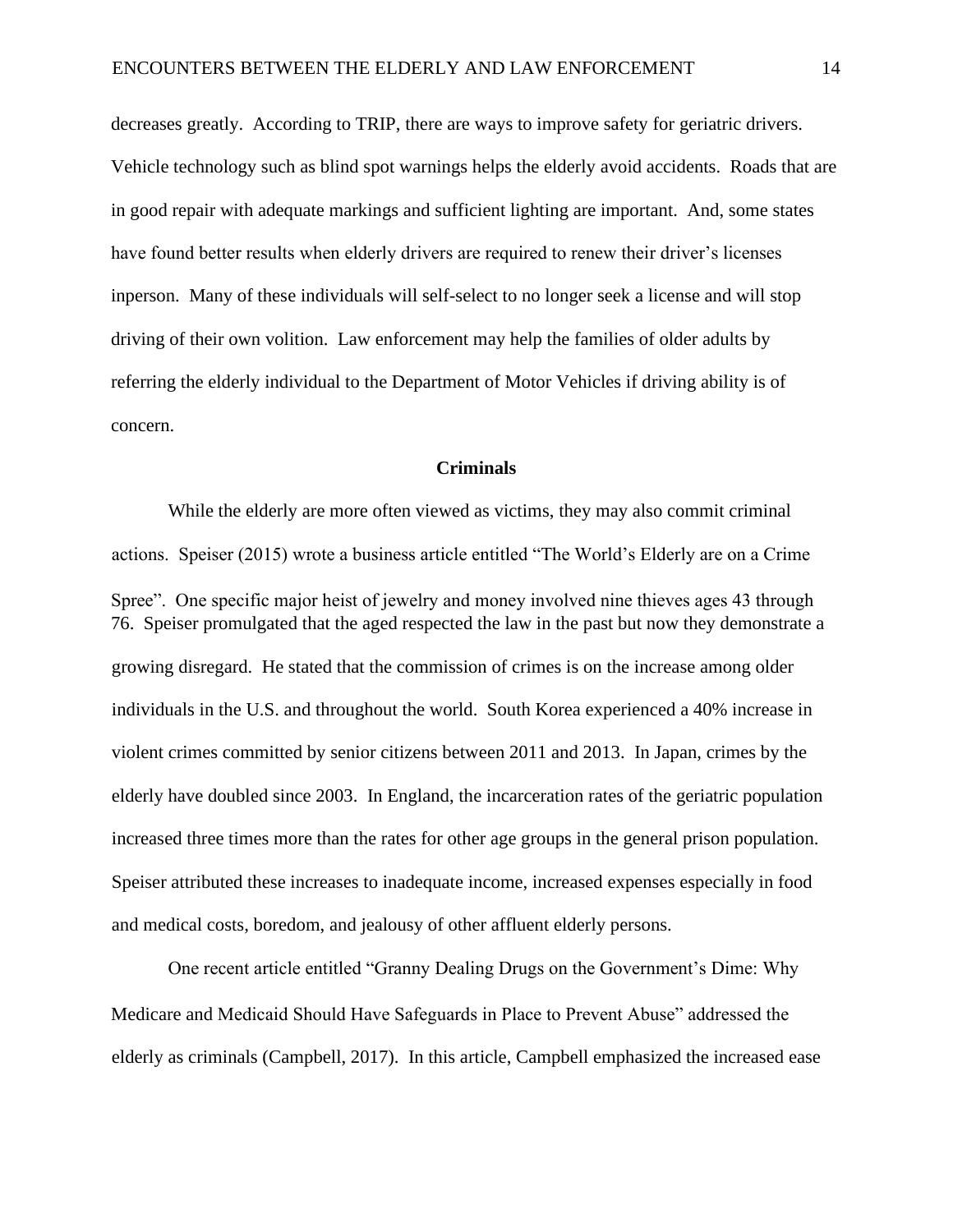with which elderly patients can receive prescriptions for pain medications. Often they can receive large quantities of these medications which is not possible for younger patients. In addition, Medicare and/or Medicaid do not closely monitor these prescriptions. Compounding the problem is the fact that most of these elderly patients live on a small, fixed income. These factors set the stage for elderly drug dealers. Extrapolating estimates from the U.S. Government Accountability office, approximately 650,000 elderly individuals across the U.S. may be obtaining prescription medications to sell for profit. Interesting, Louisiana is one of the few states with mandatory disclosure laws which attempt to prevent patients from doctor shopping for prescriptions. In conclusion, Campbell made a plea for better oversight and management of these medications with the elderly to reduce fraud and protect taxpayers' money. In further consideration of the elderly as criminals, Ghossoub and Khoury (2018) conducted several analyses based on the National Survey on Drug Use and Health from 2006 through 2014. "…there is increasing evidence that older adults are committing more offenses and violent crimes leading to an increased frequency of arrests in late life" (Ghossoub & Khoury, 2018, pp. 211). The sample size of people who were 65 and older was impressive at more than 17,000 individuals. Of these, only 5% admitted to committing a criminal offense or being arrested during the previous year. Drunk driving was found to be the most common criminal offense by the elderly with a prevalence rate of 18% of the total reported arrests. Similarly, 12% were arrested for being drunk. Additional arrests of interest included vehicle theft at 8%, burglary at over 6%, and larceny and other assaults both reached 5.8%. Serious violent offenses reached 5.6% and was defined as "aggravated assault, rape, homicide, or manslaughter" (Ghossoub & Khoury, 2018, pp. 214). Previously, Campbell (2017) stressed the concern of the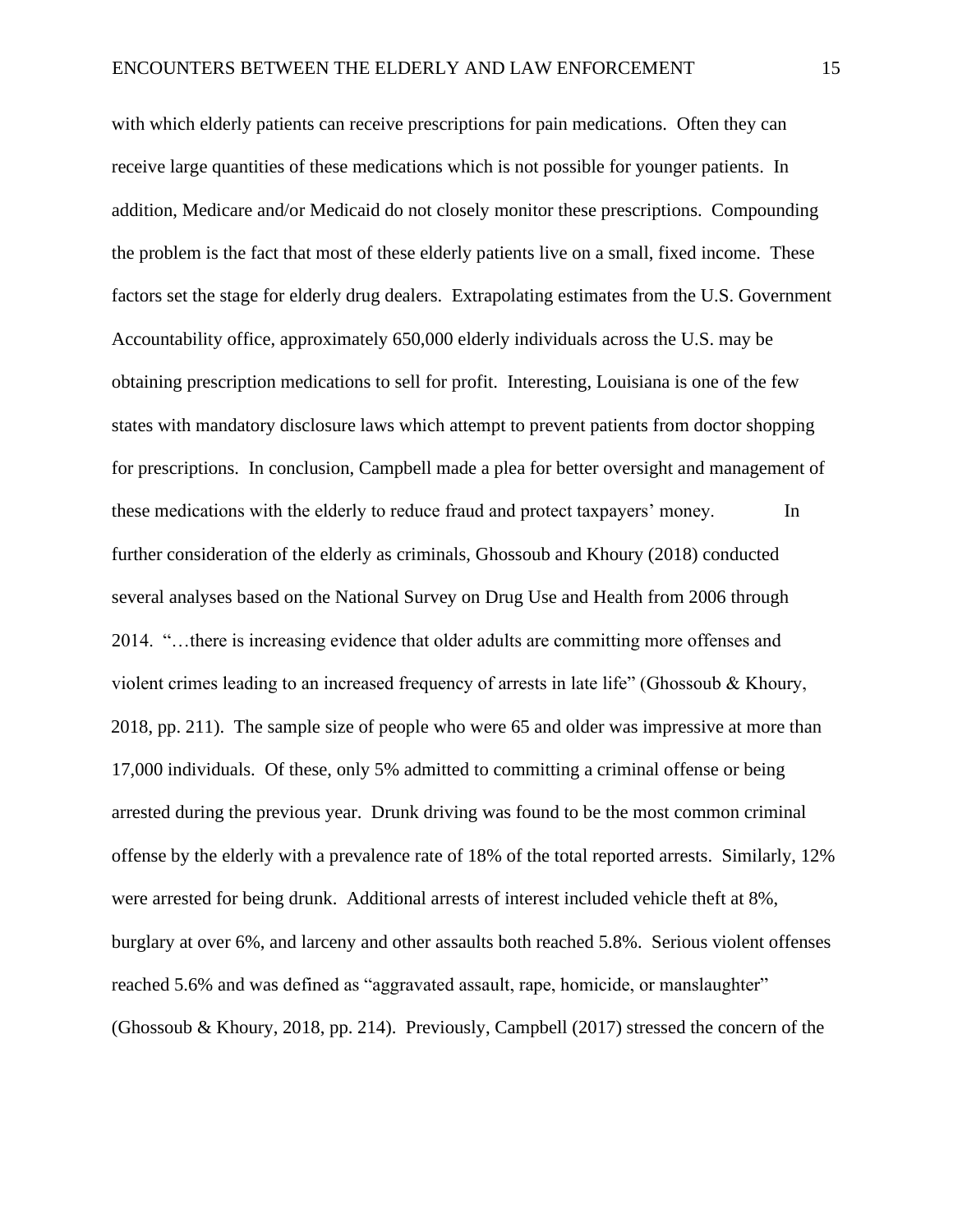aged defrauding the government by obtaining prescription medications to be sold for profit. Ghossoub and Khoury (2018) found that 3.9% of the elderly population who admitted to being arrested during the past year were arrested for the possession and sales of drugs. Obviously, with more criminal activity, there will be more encounters between the police and the elderly.

## **The Law Enforcement Response**

In 2000, Bourns emphasized the importance of police providing services for the elderly. He stressed the growing elderly population and the value of a different approach for law enforcement and elderly interactions. Law enforcement officers should be trained in methods to address elder abuse and protocols for Alzheimer's patients. In 2014, this call is reiterated (Brown, Ahalt, Steinman, Kruger, & Williams, 2014). These authors emphasized the police as the front line for geriatric healthcare in the community. Included in their study were all calls for service with the elderly including first responder calls related to health conditions. In this research, over 80% of the law enforcement officers stated they had been trained in issues relating to the elderly. However, only 32% considered themselves knowledgeable in this area. The police requested more training in elderly health conditions and in available community resources.

In a follow-up study, Brown et al. (2017) evaluated a training program for police that focused on geriatric issues. This short training program was associated with a comprehensive CIT program. Forty-five percent of officers who attended the training reported having daily interactions with the elderly. According to post-test scores, knowledge of aging issues did increase. Through this brief two-hour training, officers felt more prepared to respond to elderly individuals.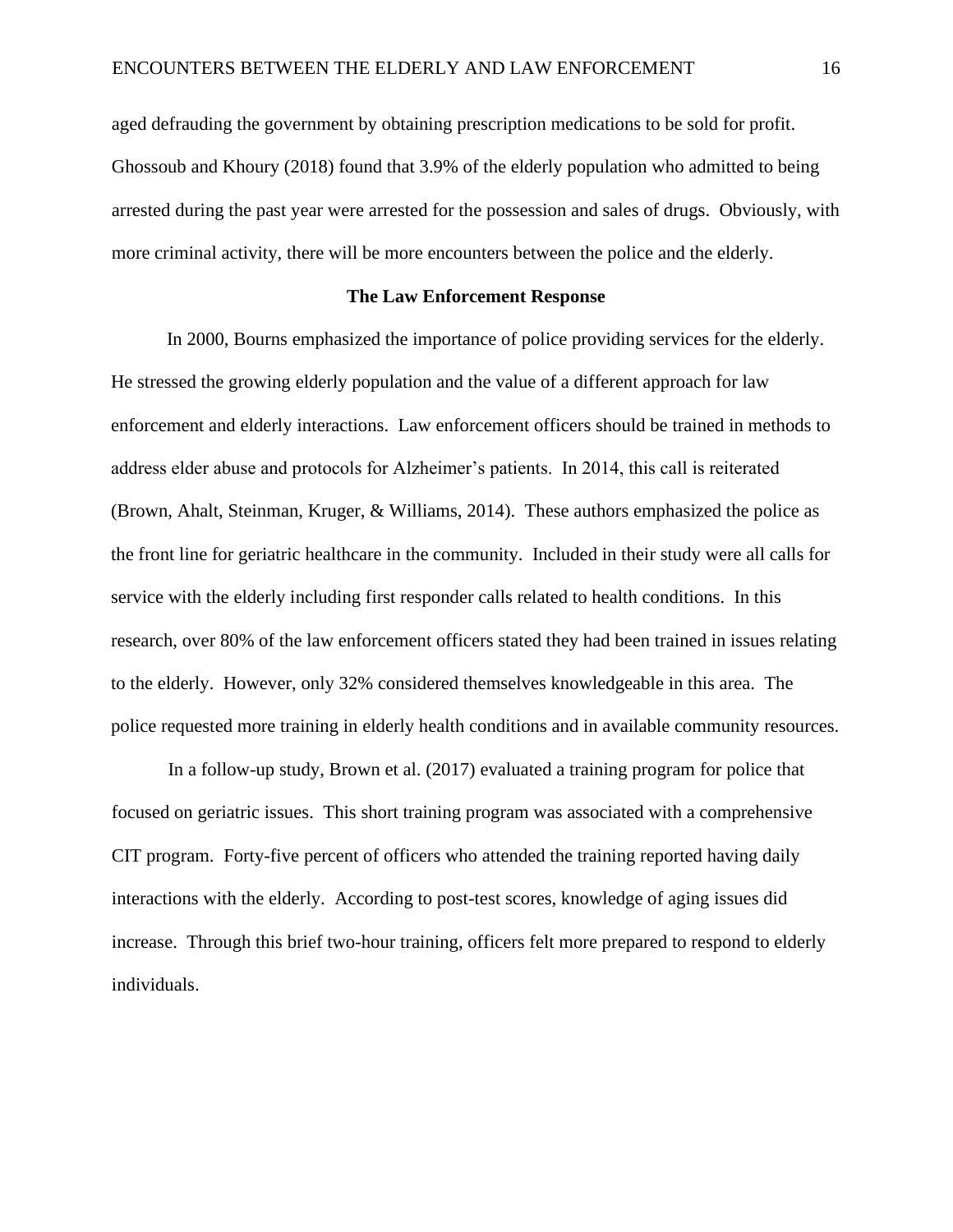Since 2006, law enforcement officers throughout Louisiana have been taught about mental illnesses including some elderly conditions (Bonner & Johnson, 2013; Region VIII Mental Health Community Response Task Force, 2010). In northern Louisiana, the primary program has been conducted as part of the Northeast Delta Crisis Intervention Team Training Programs. This 40-hour training program provides law enforcement officers with knowledge and experiential training on mental illnesses, substance abuse disorders, and Alzheimer's dementia. Over the 12 years since its inception, this program has conducted almost 50 of the week-long trainings and trained over 1000 officers, dispatchers, and other public safety personnel (Bonner & Johnson, 2018). This CIT program has also sponsored continuing education in elder issues such as the Silver Alert program. The course evaluations, post-test scores, and anecdotal stories over the years have substantiated the value of this program for training officers in a myriad of crisis situations including encounters with the elderly.

Hamm, Wylie, and Brank (2018) researched the level of confidence aging persons had in law enforcement and the courts. They linked positive perceptions with cooperation and compliance; both of which are important to successful encounters with the police. According to their research, they found that older individuals documented a greater trust in law enforcement than younger individuals. They suggested that further research is warranted before statements can be made to suggest that this trust and confidence will increase crime reporting by the elderly.

## **Conclusions**

The evidence is substantial: The elderly population is growing. It is not unreasonable to expect an increased number of encounters with law enforcement as these geriatric numbers increase. Some sources emphasized deinstitutionalization as the main reason there are more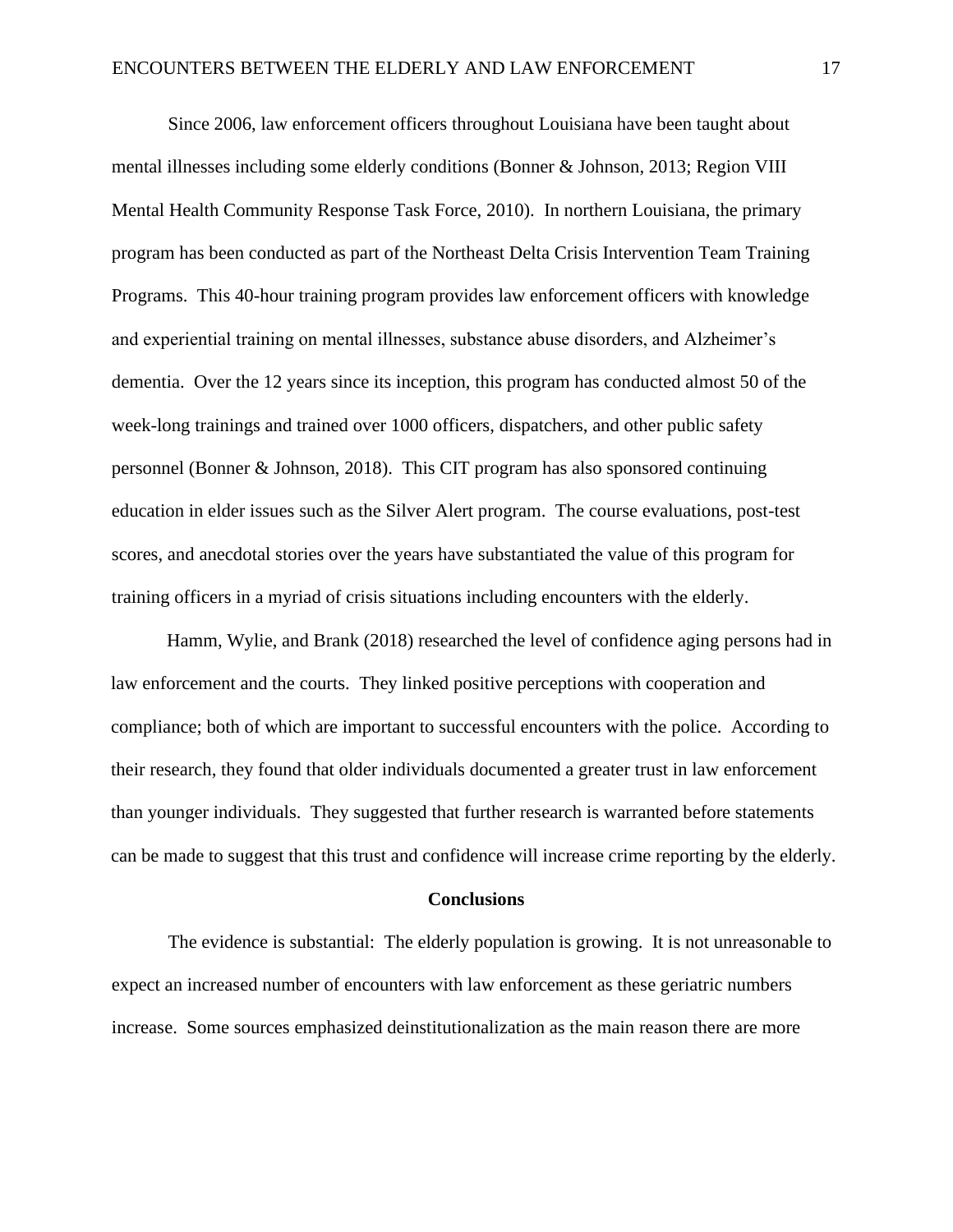encounters between the police and citizens of any age (Cordner, 2006; Louisiana POST Council, 2018; Torrey, 1997). This may be accurate for individuals with a mental illness or addiction but it does not explain all of the possible reasons for an increase in encounters with law enforcement. It is not uncommon for the elderly to be a victim of a crime and need police assistance. And, some articles have documented the increase in the number of elderly persons as criminals. All of these situations elucidate the main point: The elderly population is growing and will continue to do so. Finding ways to help the geriatric population get the help they need will be one important step toward reducing negative encounters with the police.

A recurrent theme with the elderly is that conditions and disorders are often ignored, misdiagnosed, or inappropriately treated. Education is critical to combat these failures. Elderly persons and their caregivers need to be taught regarding what is normal and abnormal in the aging process. Treating professionals need good training related to the elderly and the manifestation of disorders specific to the aging population. Public awareness campaigns will also be helpful. Law enforcement professionals need training about the elderly including information on identifying behaviors related to illnesses and addictions, victim characteristics, and criminal manifestations. More evidence-based research is needed to guide all of this education.

With the increase in numbers of the elderly population and the critical absence of appropriate resources, there will be no lack of customers, clients, or patients for the treating professional who chooses to specialize in this demographic. If someone wants their work to make a difference, a career serving the elderly population should prove to be both satisfying and rewarding.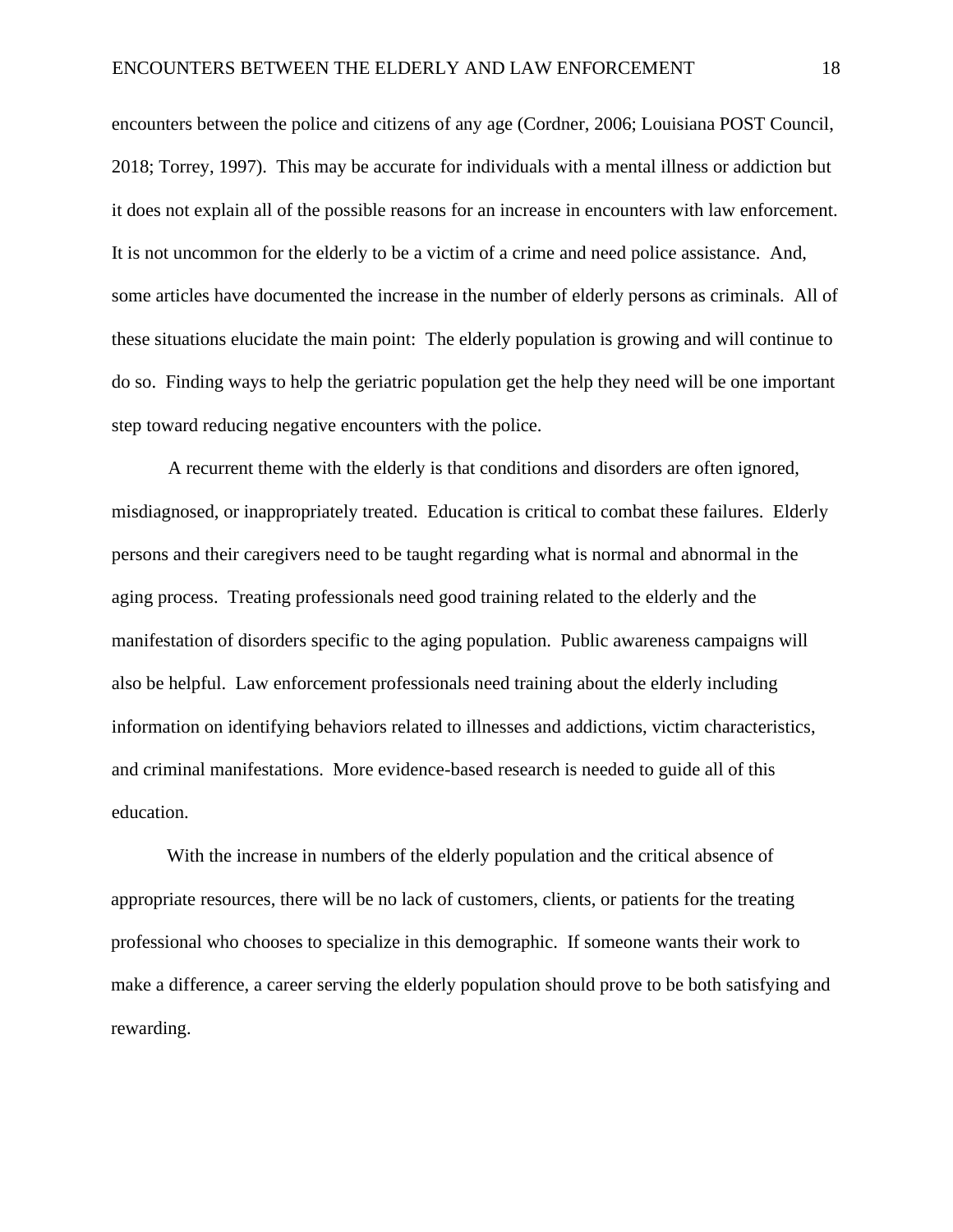The ultimate goal for law enforcement professionals is to protect and serve the citizens. The elderly are one of the most vulnerable subgroups of these citizens. Additional knowledge regarding disorders and victimology among the elderly will enhance the service that law enforcement provides to the aged. Increasing the positive encounters between law enforcement and the elderly is an admirable and respectable goal.

## References

- Acierno, R., Hernandez, M., Amstadter, A., Resnick, H., Steve, K., Muzzy, W., & Kilpatrick, D. (2010). Prevalence and correlates of emotional, physical, sexual, and financial abuse and potential neglect in the United States: the National elder mistreatment study. *American Journal of Public Health, 100*(2), 292-297.
- Alzheimer's Association. (2018). 2018 Alzheimer's Disease facts and figures. *Alzheimer's Dementia, 14*(3), 367-429.
- Bonner, M., & Johnson, M. (2013). The Intersection between law enforcement and persons with a mental illness. *Crime, Punishment, and the Law, 3*(1), pp. 15-26.
- Bonner, M., & Johnson, M. (2018). The examination of the techniques utilized during crisis incidents based on CIT officer incident reports. Paper presented at the 44<sup>th</sup> Annual Conference of the Society for Police and Criminal Psychology, Sarasota, FL.
- Bourns, W. (2000). Police gerontology services for the elderly: A policy guide. *Justice Professional, 13*(2), 179-193.
- Brown, R., Ahalt, C., Rivera, J., Stijacic Cenzer, I., Wilhelm, A., & Williams, B. (2017). Good cop, better cop: Evaluation of a geriatrics training program for police. *Journal of the American Geriatrics Society, 65*(8), 1842-1847.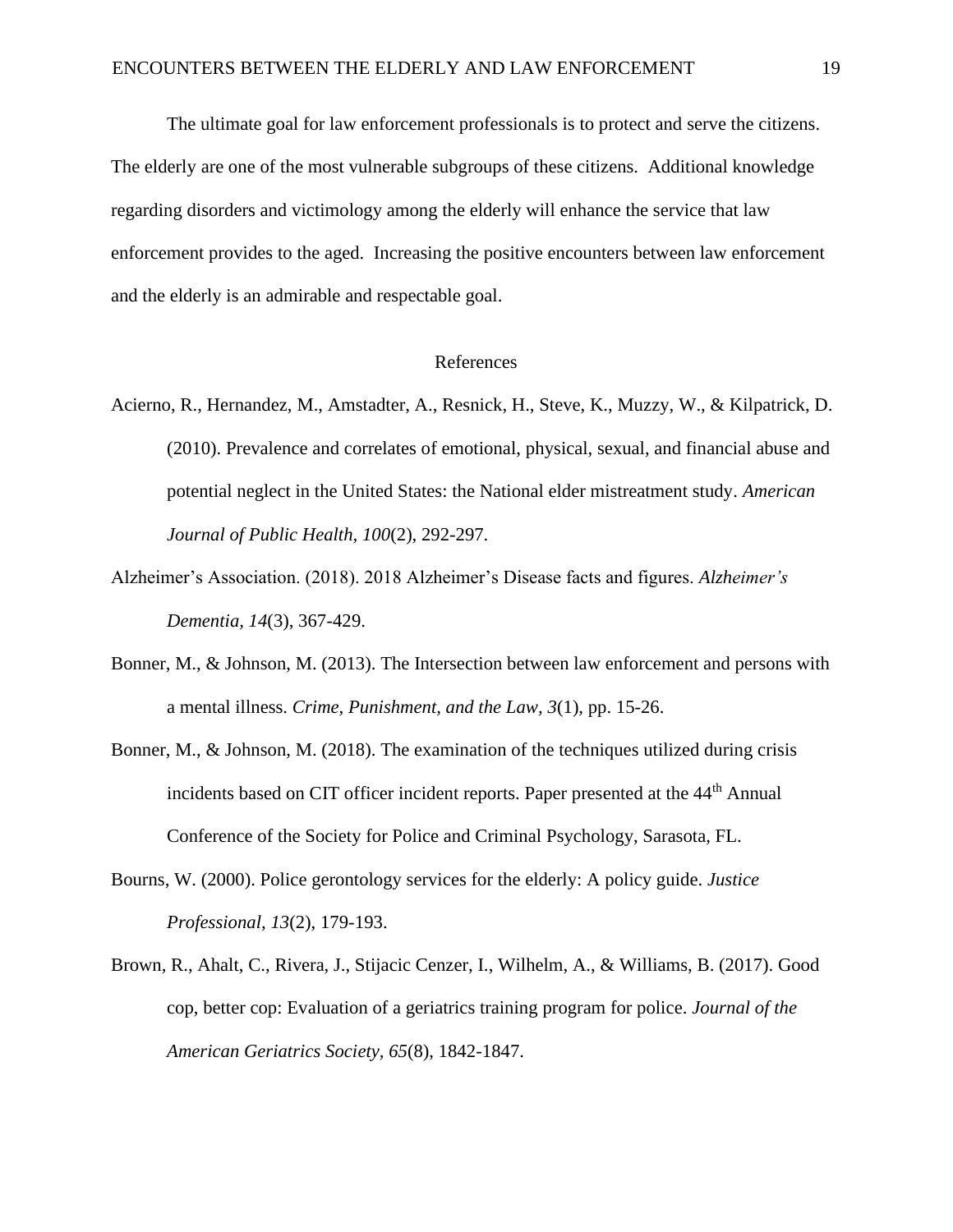- Brown, R., Ahalt, C., Steinman, M., Kruger, K., & Williams, B. (2014). Police on the front line of community geriatric health care: Challenges and opportunities. *Journal of the American Geriatrics Society, 62*(11), 2191-2198.
- Campbell, K. (2017). Granny dealing drugs on the government's dime: Why Medicare and Medicaid should have safeguards in place to prevent abuse. *Elder Law Journal, 24*(2), 401-428.
- Cordner, G. (2006) People with a mental illness. Community Oriented Policing Services; Problem-Oriented Guides for Police. The U.S. Department of Justice.
- Dombrowski, D., Norrell, N., & Holroyd, S. (2016). Substance use disorders in elderly admissions to an academic psychiatric inpatient service over a 10-year period. *Journal of Addiction, 2016*. doi: 10.1155/2016/4973018 eSauvaget, A., eJimenez-Murcia, S.,
- eFernandez-Aranda, F., eFagundo, A., eMoragas, L, eWolz,

I., … Menchon, J. (2018). Unexpected online gambling disorder in late-life: A case report. *Frontiers in Psychology, 6,* doi: *10.3389/fpsyg.2015.00655*

- Ghossoub, E., & Khoury, R. (2018). Prevalence and correlates of criminal behavior among the non-institutionalized elderly: Results from the national survey on drug use and health. *Journal of Geriatric Psychiatry, 31*(4), 211-222.
- Girgus, J., Yang, K., & Ferri, C. (2017). The gender difference in depression: Are elderly women at greater risk for depression than elderly men? *Geriatrics, 2*(4), 35.
- Gulick, D., & Gamsby, J. (2018). Racing the clock: The role of circadian rhythmicity in addiction across the lifespan. *Pharmacology & Therapeutics, 188,* 124-139.
- Hamm, J., Wylie, L., & Brank, E. (2018). Measuring older adult confidence in the courts and law enforcement. *Criminal Justice Policy Review, 29*(3), 301-316.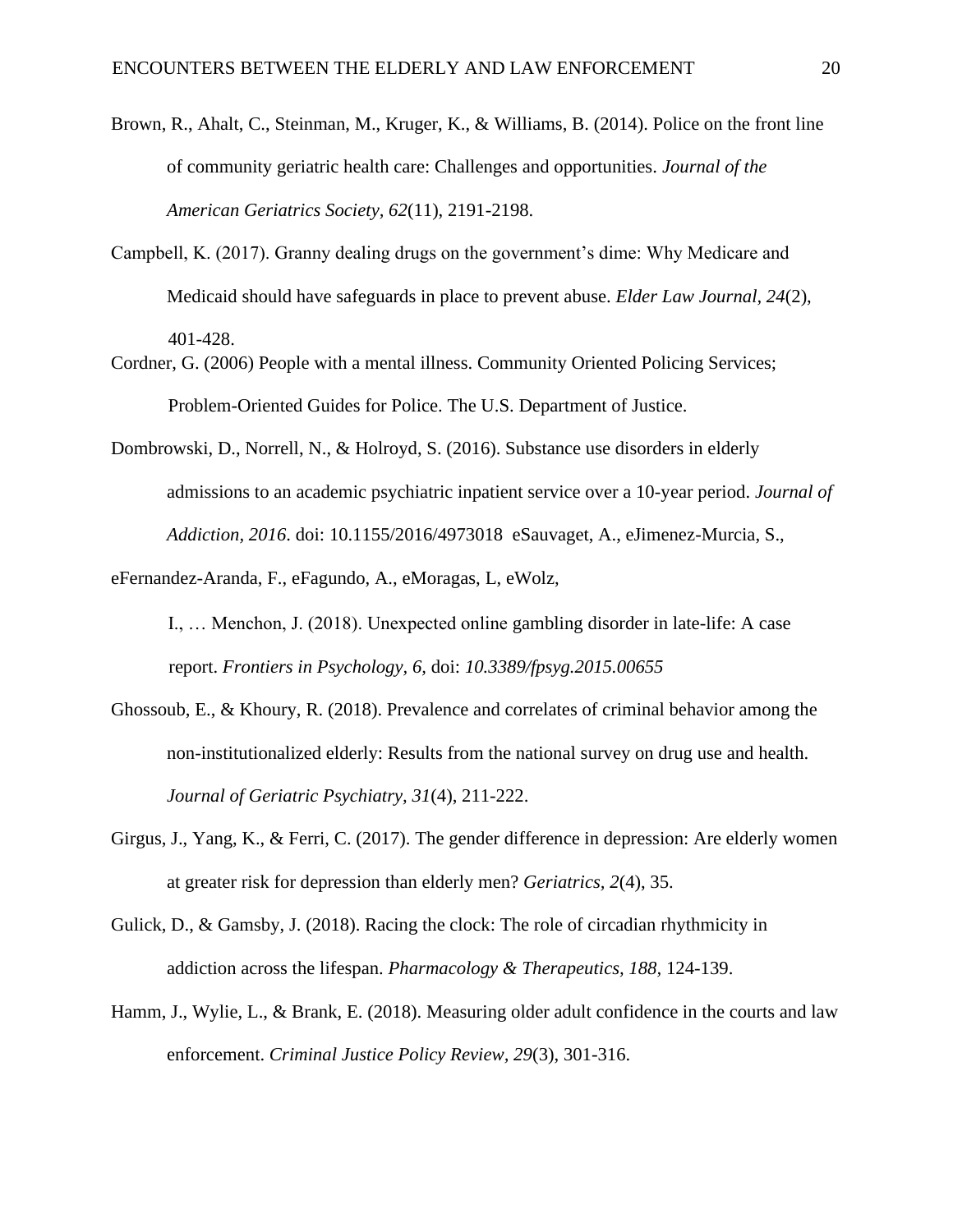- Han, B., Sherman, S., Mauro, P., Martins, S., Rotenberg, J., & Palamar, J. (2017). Demographic trends among older cannabis users in the United States, 2006-13. *Addiction, 112*(3), 516525.
- Harrell, E. (2017). Victims of Identity Theft, 2014. *Bureau of Justice Statistics Bulletin*. U.S. Department of Justice.
- Herrera, S., Montorio, I., & Cabrera, I. (2017). Effect of anxiety on memory for emotional information in older adults. *Aging & Mental Health, 21*(4), 362-368.
- Kettaneh, A. (2015). Substance abuse among the elderly population: Overview and management. *Journal of Applied Rehabilitation Counseling, 46*(4), 11-17.
- Lavretsky, H. (2018). Geriatric psychiatry introduction: Neuropsychiatric disorders of aging, *Psychiatric Times, 35*(1), 15-21.
- Louisiana POST Council. (2018). *The Louisiana POST Police Officer Training Manual*. Baton Rouge, Louisiana: Louisiana POST Council.
- Mendez, M., von Gunten, A., & Antunes, M. (2015). Schizophrenias and delusional disorders amongst the elderly. *Swiss Archives of Neurology, Psychiatry and Psychotherapy, 166*(4), 113-125.
- Meesters, P. (2017). Healthy older schizophrenia patients: Exceptions to the rule? *The American Journal of Geriatric Psychiatry, 25*(5), 510-511.
- National Center on Elder Abuse. (2018). U.S. Administration of Aging. Retrieved October 30, 2018 from<https://ncea.acl.gov/>

Region VIII Mental Health Community Response Task Force. (2010). *Northeast Delta CIT Training Manual*. Monroe, LA: Region VIII Mental Health Community Response Task Force.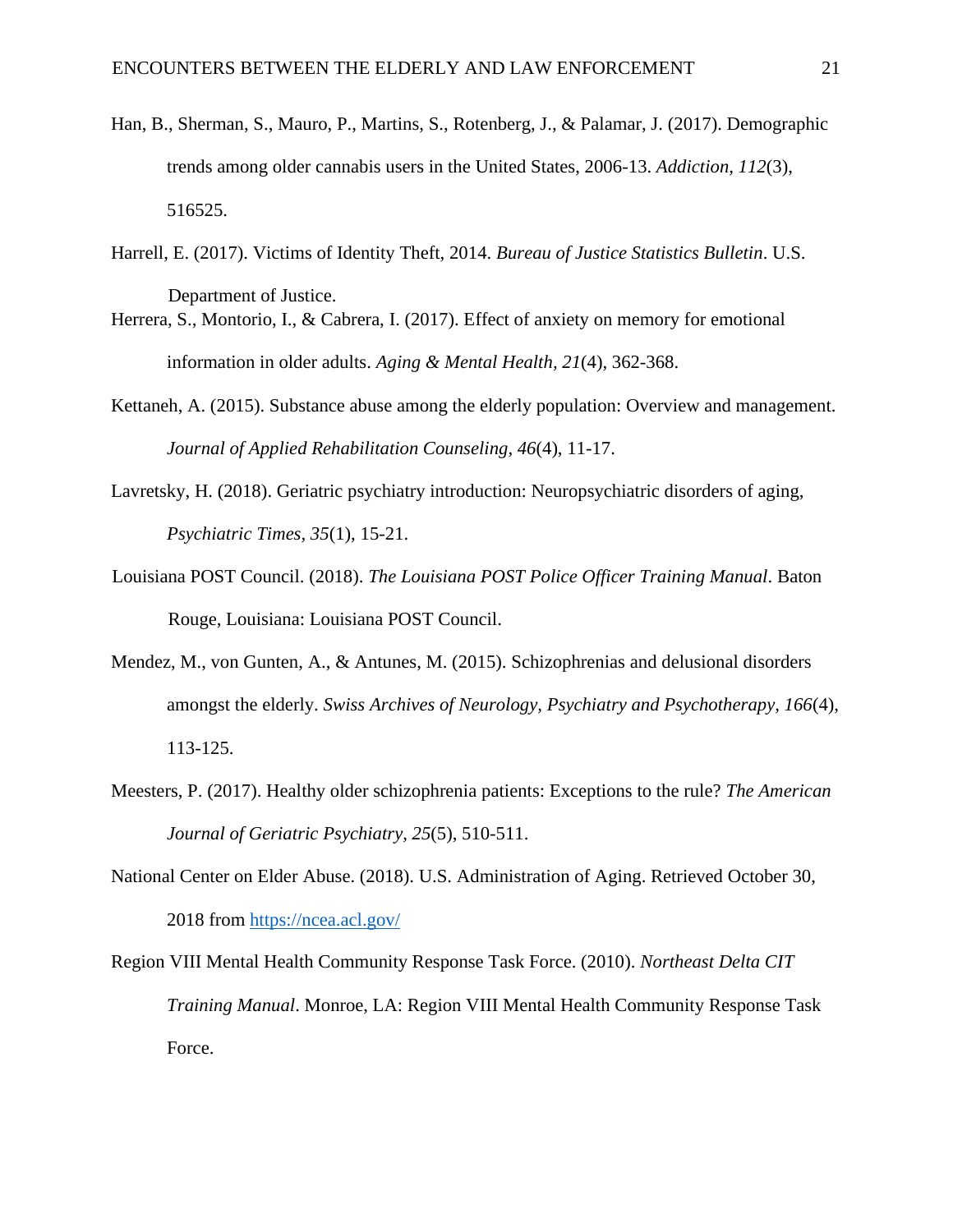- Rutherford, T. (2012). Population ageing: Statistics (Report to the House of Commons, pp. 1-8). Retrieved October 24, 2018 from [www.parliament.uk/briefing-papers/sn03228.pdf](http://www.parliament.uk/briefing-papers/sn03228.pdf)
- Saberi, M., FaniSaben, L., Mousavinasab, N., Zarghami, M., & Taraghi, Z. (2018). Substance use disorders in the elderly people referring to addiction treatment clinics, 2017. *Directory of Open Access Journals, 6(2)*, 31-40.
- Schmitt, R. (2017). Elder abuse: When caregiving goes wrong. *AARP Bulletin.* American Association of Retired Persons. Retrieved October 29, 2018 from <https://www.aarp.org/caregiving/basics/info-2017/elder-abuse-assisted-living.html>
- Shrestha, L. B., & Heisler, E. J. (2011). The changing demographic profile of the United States (Report for Congress, pp. 1-36). Congressional Research Service. Retrieved October 24, 2018 from<http://www.fas.org/sgp/crs/misc/RL32701.pdf>
- Speiser, M. (2015). The world's elderly are on a crime spree. *Business Insider,* May 30, 2015. Retrieved October 29, 2018 from [www.businessinsider.com/the-elderly-are-on-a](http://www.businessinsider.com/the-elderly-are-on-a-crime-spree-2015-5)[crimespree-2015-5](http://www.businessinsider.com/the-elderly-are-on-a-crime-spree-2015-5)
- Substance Abuse and Mental Health Services Administration. (2017). National survey on drug use and health, 2017. Center for Behavioral Health Statistics and Quality. Substance Abuse and Mental Health Services Administration (SAMHSA), U.S. Department of Health and Human Services.
- Suryadevara, U., Holbert, R., & Averbuch, R. (2018). Opioid use in the elderly. *Psychiatric Times, 31*(1), 15-21.
- Torrey, E. (1997). Out of the shadows. NY, NY: Wiley.

TRIP. (2018). Preserving the mobility and safety of older Americans. National Transportation